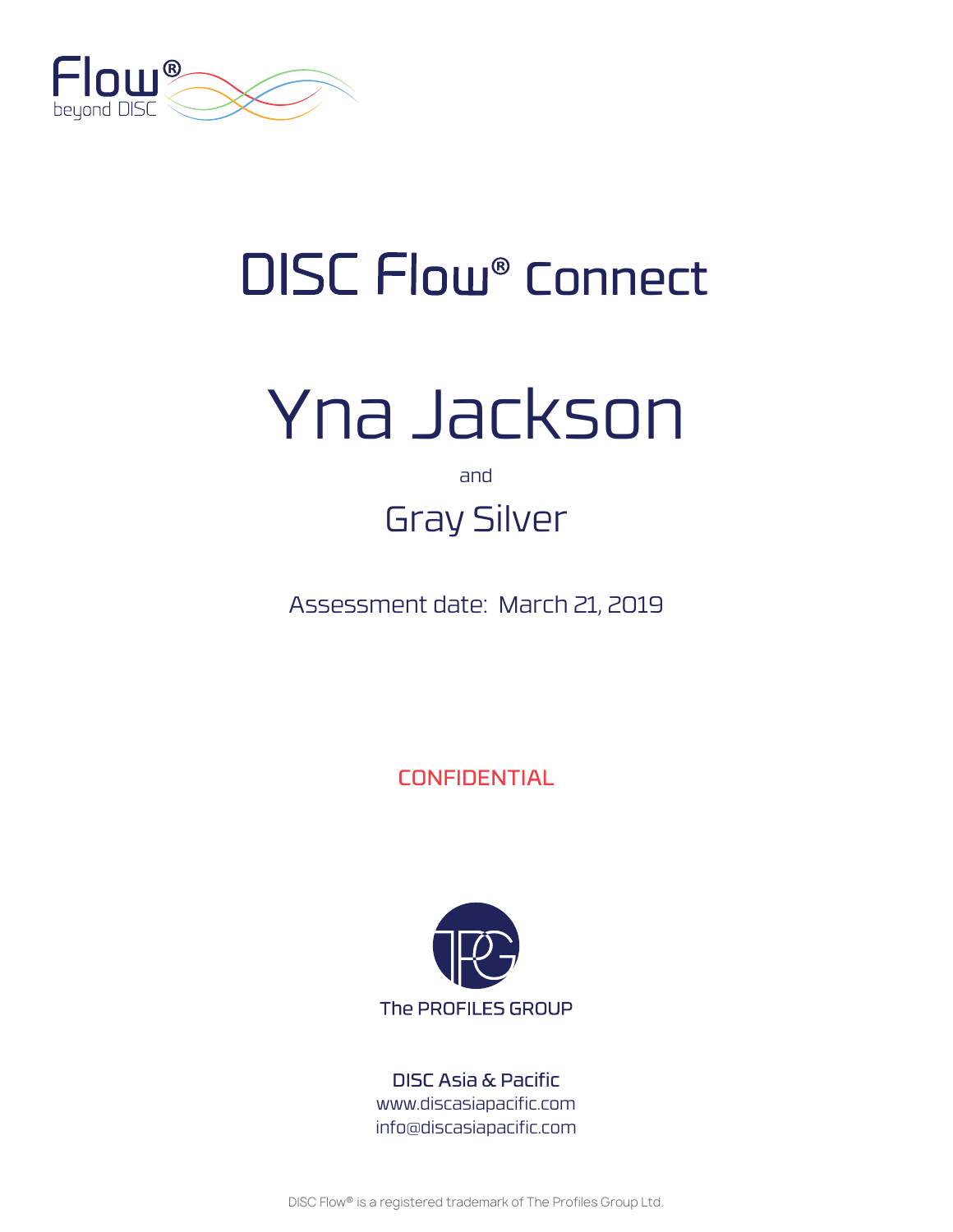| Introduction to DISC Flow® Connect National Management of the Management of the Management of the U | 3  |
|-----------------------------------------------------------------------------------------------------|----|
| DISC Styles: Discovering Similarities and Differences ___                                           | A  |
|                                                                                                     | 4  |
|                                                                                                     | 5  |
|                                                                                                     | 5  |
| • Communication Style <u>______________________________</u>                                         | 6  |
|                                                                                                     |    |
| Preferred Work Environment                                                                          |    |
|                                                                                                     | 9  |
| • Value to the Team <b>contract of the Central Contract of the Team</b>                             | 10 |
| Moving Forward with DISC Flow® Connect                                                              |    |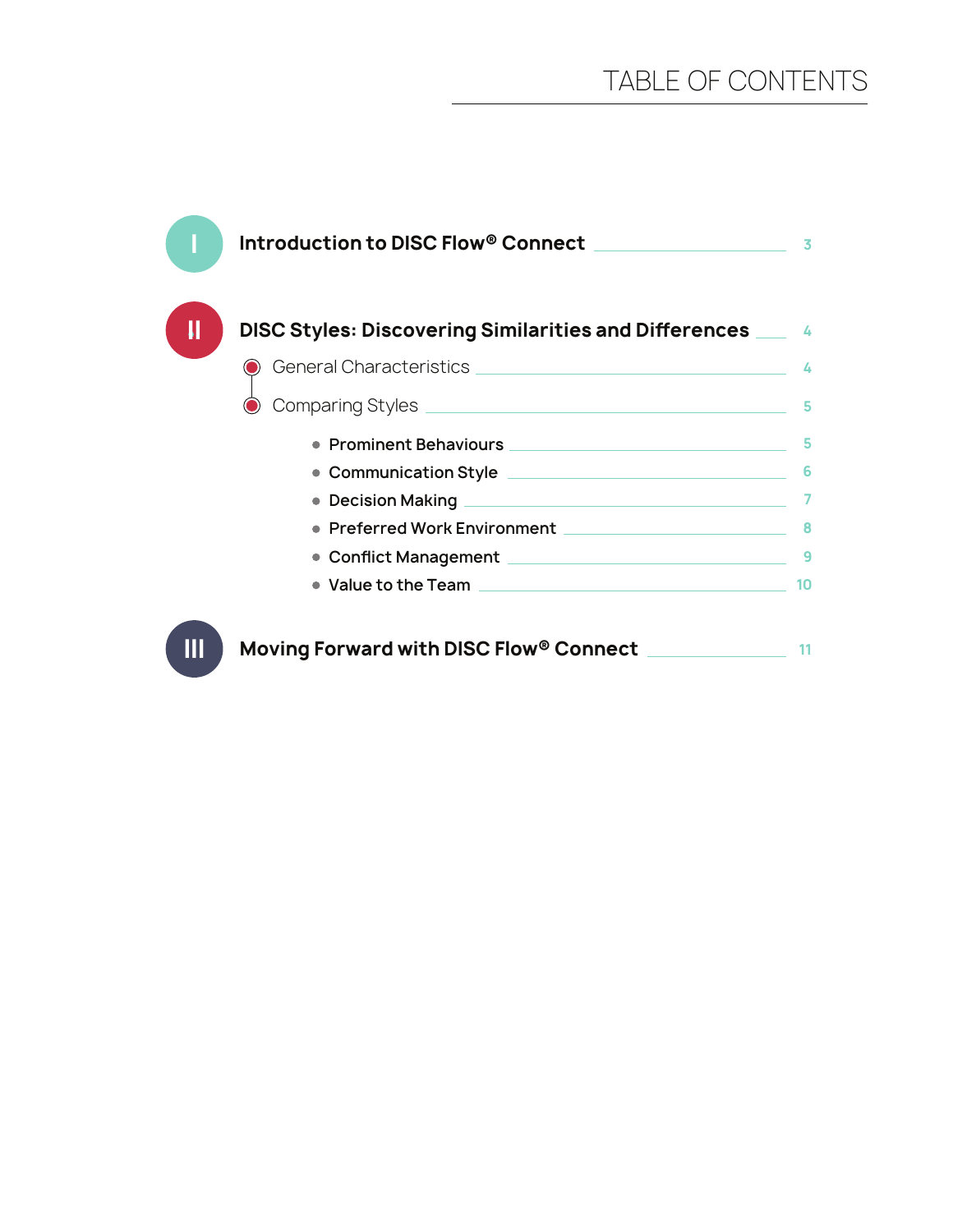

## **I Introduction to DISC Flow® Connect**

Yna, the DISC Flow® Connect has been designed to help you better understand Gray and improve the overall quality of your relationship.

The following pages allow you to explore your natural similarities and differences, and how these might impact upon how well you connect with each other. Put simply, by better understanding the dynamics of your relationship with Gray, you can adapt your approach to the needs of the situation, and get a better outcome.

Throughout the report, you will be looking at the advantages and disadvantages of these similarities and differences, and how you can best work with them for mutual benefit. These similarities and differences can be accounted for by the position of your respective DISC Styles, and show how close, or how far apart your behavioural tendencies might be.

We don't claim that this report will give you all the answers, but we do hope you find much to engage your interest and that you find some important insights and useful tips to help you build a stronger and more productive relationship with Gray.



The image on your left shows the placement of the pace and priorities dichotomies, while the diagram on the right shows an example of behavioural tendencies ascribed to each of the four core DISC Styles.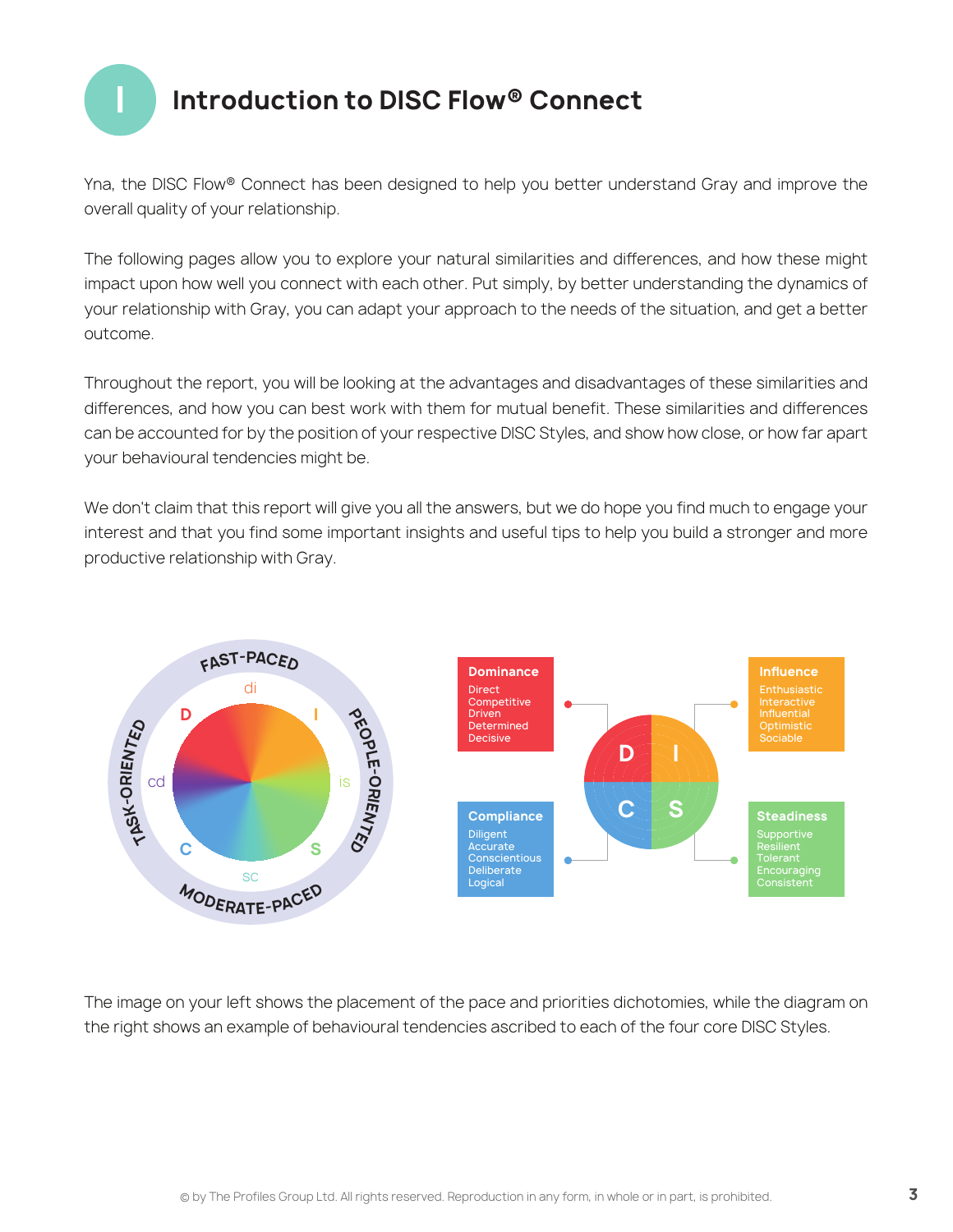

## **GENERAL CHARACTERISTICS** YNA JACKSON | GRAY SILVER



**MODERATE-PACED**

Both of you are considered as **Moderate-paced** and **People-oriented**.



A **Moderate-paced** person generally takes some time to reflect before responding to a situation. They are thoughtful and may find sudden change uncomfortable. There is also a sense of control in their thoughts, actions and communication style.



A **People-oriented** person is generally focused on the thoughts, feelings, and emotions of themselves and others. They prioritise relationships and are encouraging and supportive in their approach. They prefer to work in collaboration with others to get the job done.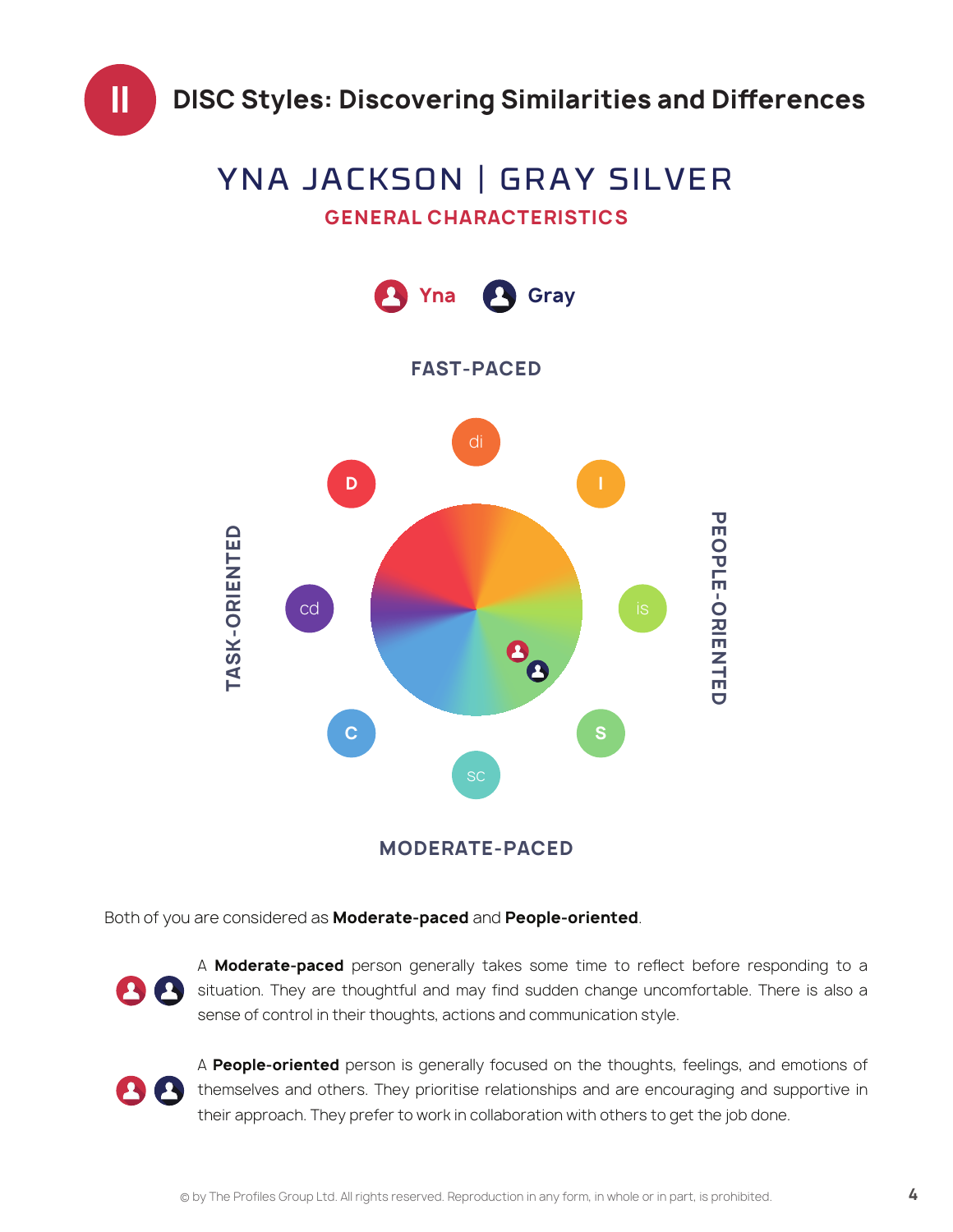

### **Prominent Behaviours**

- You are highly satisfied with working in a stable and predictable environment and most likely display caution when changes are called for.
- You strive for consensus and harmony within the team and look to reconcile any viewpoints to achieve results.
- You tend to demonstrate compliance towards authority and loyalty to your group, sometimes at the expense of individuality and sincerity.
- You tend to approach problems and challenges reflectively, and when faced with new situations, you take time to consider the impact on all the people concerned.
- You probably give much consideration to others when making decisions on some tasks.

**HIGH STEADINESS (S) Gray Silver**

## **Prominent Behaviours**

- Highly satisfied with working in a stable and predictable environment and most likely display caution when changes are called for.
- **•** Strives for consensus and harmony within the team and look to reconcile any viewpoints to achieve results.
- Tends to demonstrate compliance towards authority and loyalty to one's group, sometimes at the expense of individuality and sincerity.
- Tends to approach problems and challenges reflectively, and when faced with new situations, takes time to consider the impact on all the people concerned.
- Gives much consideration to others when making decisions on some tasks.

### **Key Considerations when working with Gray…**

**Potential Differences**  $(\times)$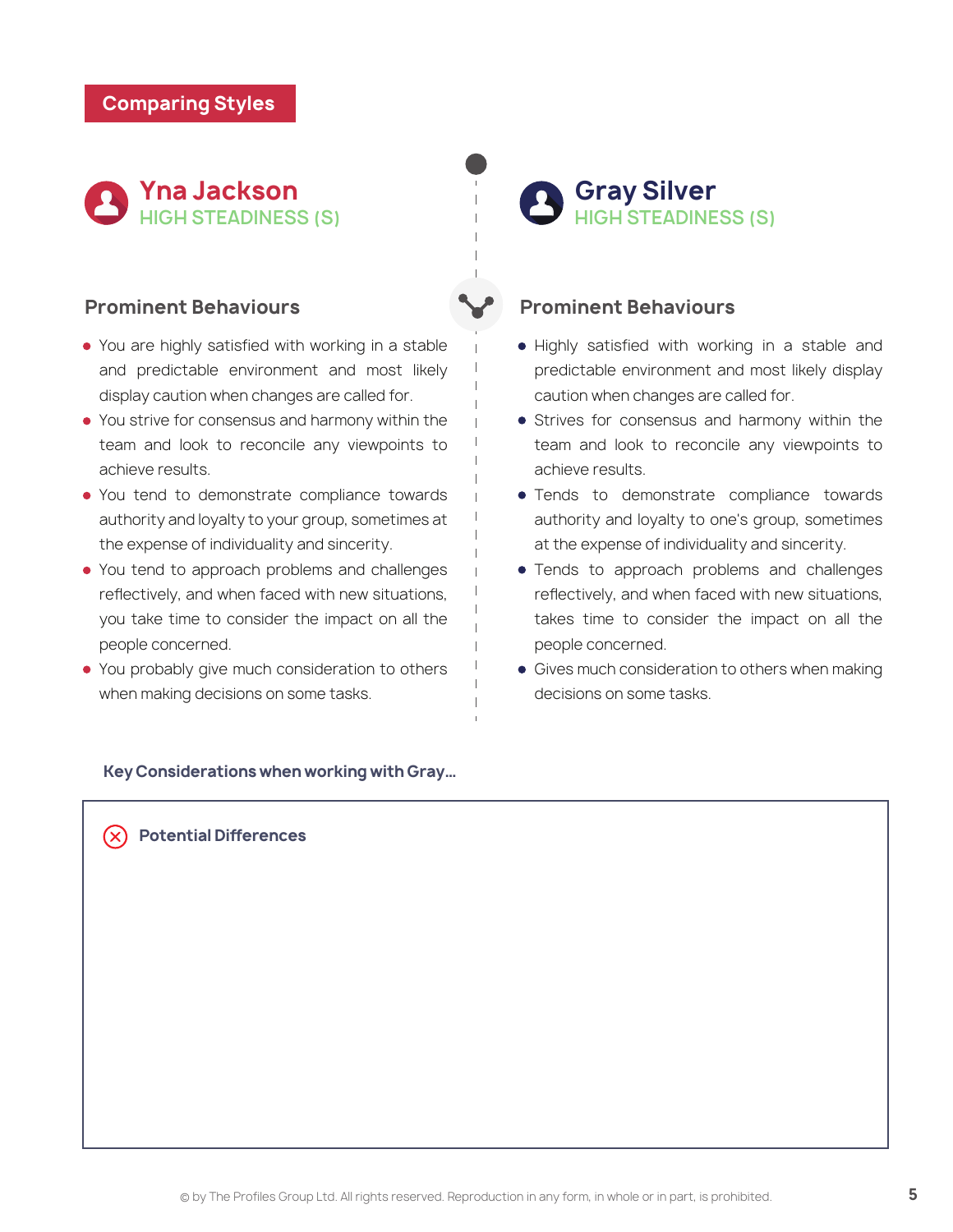

## **Communication Style**

- Pleasant and disarming by nature, you communicate collaboratively and this encourages others to listen to you.
- As a team player, you are supportive and accommodating to those in authority, as well as colleagues.
- You actively pay attention to the thoughts and feelings of your colleague and seek to respond appropriately.
- You use your patience and understanding to reconcile any misunderstandings and actively seek mutual agreement and compromise.
- You are likely to be uncomfortable working with someone for whom you have negative feelings.

#### **Key Considerations when working with Gray…**

**Potential Differences** 

**HIGH STEADINESS (S) Gray Silver**

## **Communication Style**

- Pleasant and disarming by nature, this person communicates collaboratively and this encourages others to listen.
- As a team player, this person can be supportive and accommodating to those in authority, as well as colleagues.
- Actively pays attention to the thoughts and feelings of their colleague and seeks to respond appropriately.
- Uses patience and understanding to reconcile any misunderstandings and actively seeks mutual agreement and compromise.
- Likely to be uncomfortable working with someone they have negative feelings about.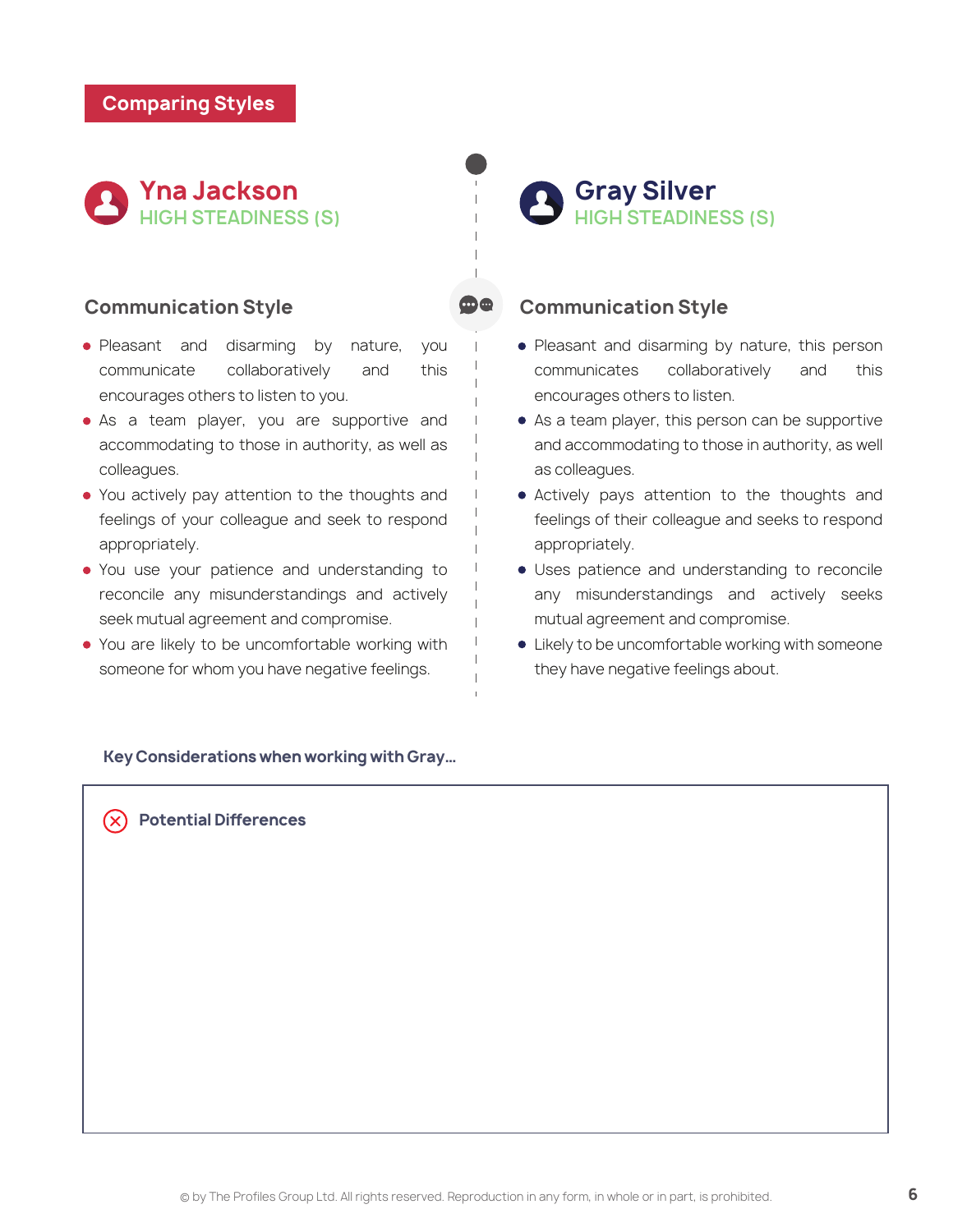

## **Decision Making**

- You always take other people's ideas and suggestions into account when making decisions.
- Your decision-making process is based on consensus, collaboration and compromise.
- You give much consideration to others when making decisions as you want to avoid conflicts and arguments.
- You show respect towards the decision of the majority.
- Mostly seeks to reach a decision that is best for most colleagues in the group rather than solely for your own self-interest.

## **HIGH STEADINESS (S) Gray Silver**

## **Decision Making**

- Always take other people's ideas and suggestions into account when making decisions.
- Decision-making process is based on consensus, collaboration and compromise.
- **Gives much consideration to others when making** decisions as this person wants to avoid conflicts and arguments.
- Shows respect towards the decision of the majority.
- Mostly seeks a decision that is best for the group's interest rather than solely for self gain.

**Key Considerations when working with Gray…**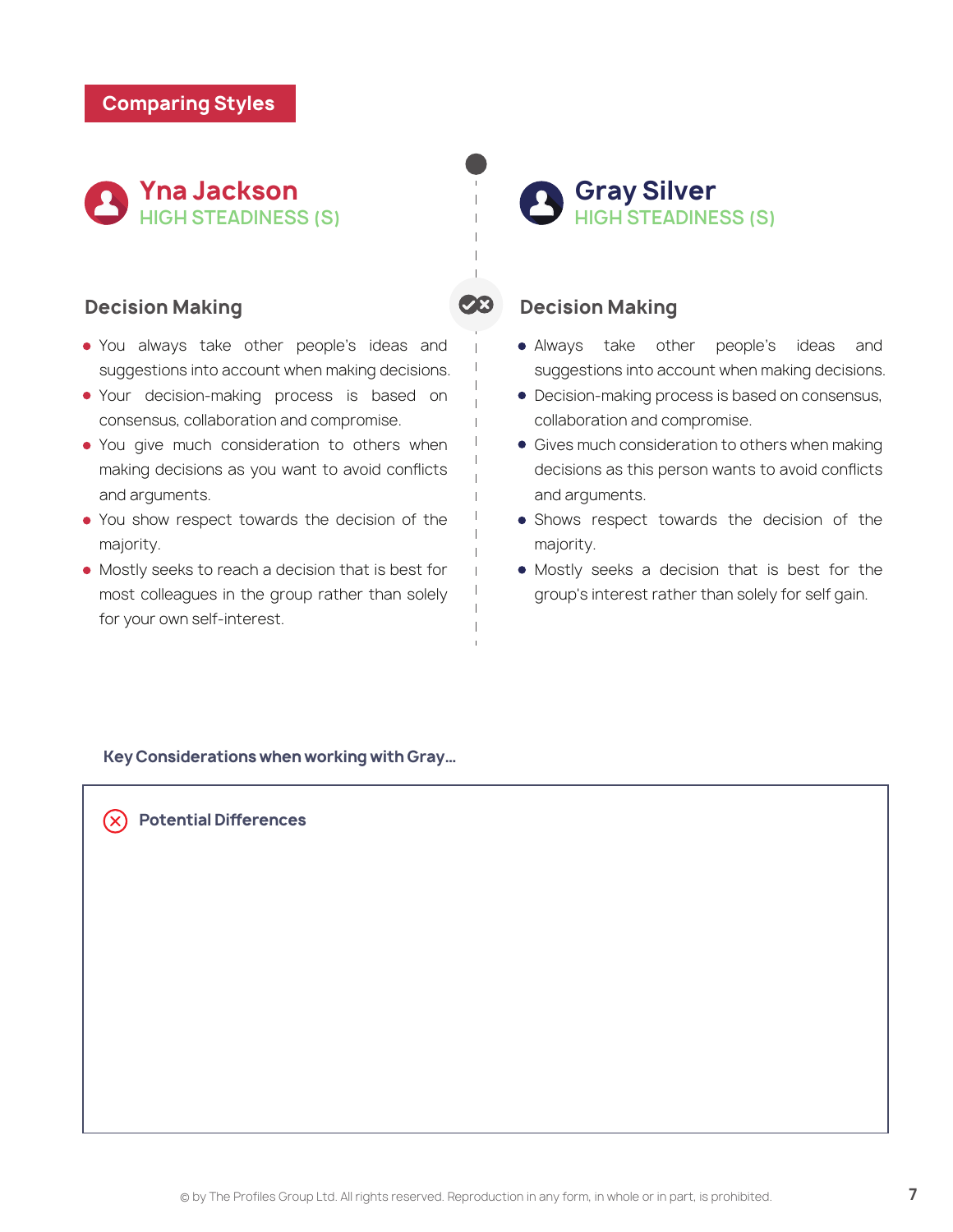

### **Preferred Work Environment**

- You are more comfortable working in an environment that encourages teamwork and
- support.

You tend to be most comfortable in a workplace

- $\bullet$  that has established processes and procedures. You are likely to be more motivated when working in a stable environment, one where you are
- **encouraged to share your thoughts and feelings.** You probably find yourself uncomfortable when
- changes are being made, especially if you've not had the time to adapt, or if the reasons behind the changes have not been communicated properly.

You are a genuine team-player and motivated by working on collaborative projects.

#### **Key Considerations when working with Gray…**

## **HIGH STEADINESS (S) Gray Silver**

## **Preferred Work Environment**

- More comfortable working in an environment that encourages teamwork and support.
- **Tend to be most comfortable in a workplace that** has established processes and procedures.
- Likely to be more motivated when working in a stable environment, one where they are encouraged to share their thoughts and feelings.
- May feel uncomfortable when changes are being made, especially if this person did not have the
- time to adapt, or if the reasons behind the changes have not been communicated properly A genuine team-player who is motivated by working on collaborative projects.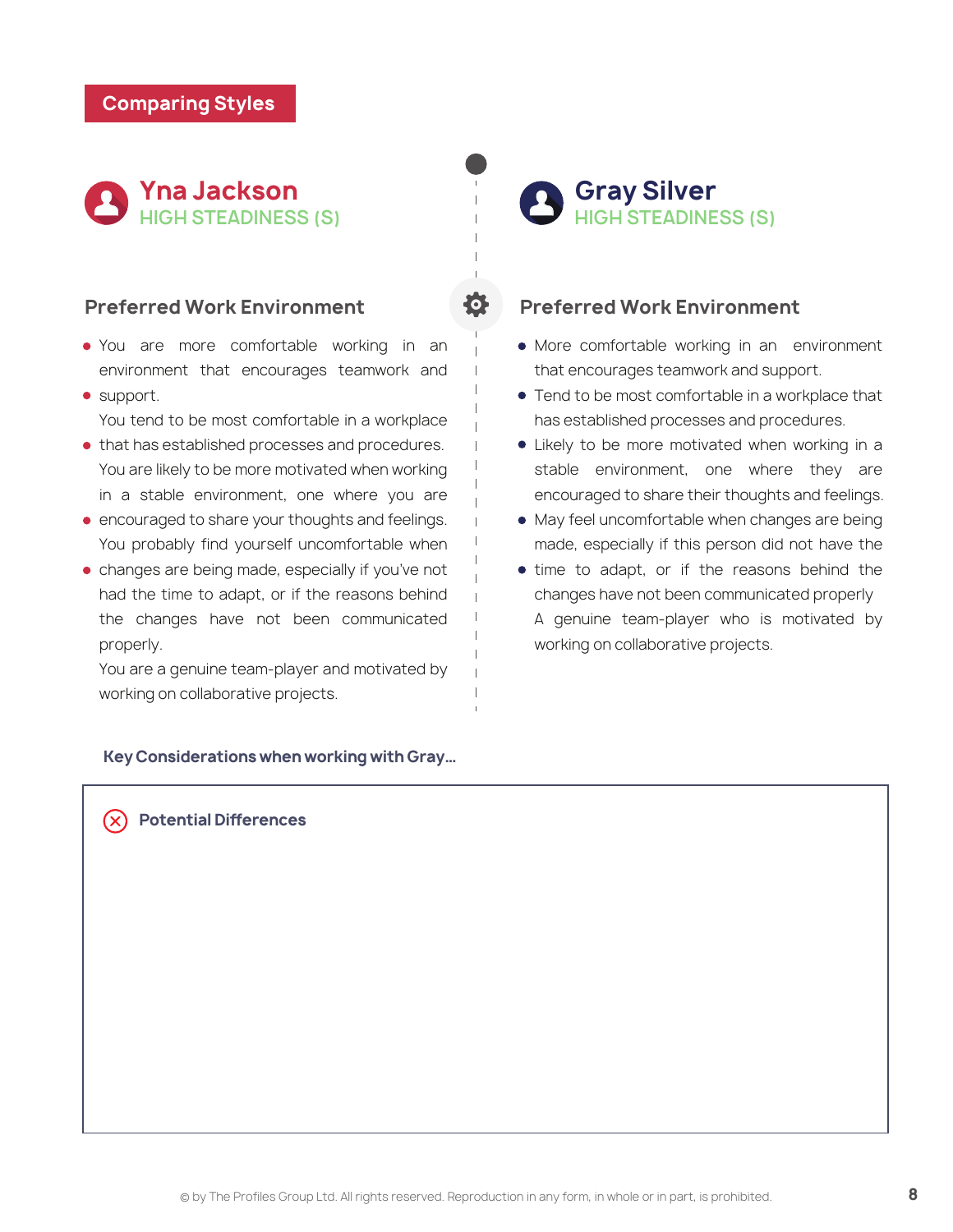

## **Conflict Management**

- You deal well with any disturbance by being calm and working responsibly.
- You may take time to initiate action and prefer not to oversee the conflict.
- You might rather be an observer than directly involved in the mediation.
- You are generally a cooperative and highly reliable person.
- You are more likely to consider the viewpoint of the other party, just to settle things.

**HIGH STEADINESS (S) Gray Silver**

## **Conflict Management**

- Deals well with any disturbance by remaining calm and working responsibly.
- May take time to initiate action and prefers not to oversee the conflict.
- Might rather be an observer than directly involved in the mediation.
- **•** Generally a cooperative and highly reliable person.
- More likely to consider the viewpoint of the other party, just to settle things.

**Key Considerations when working with Gray…**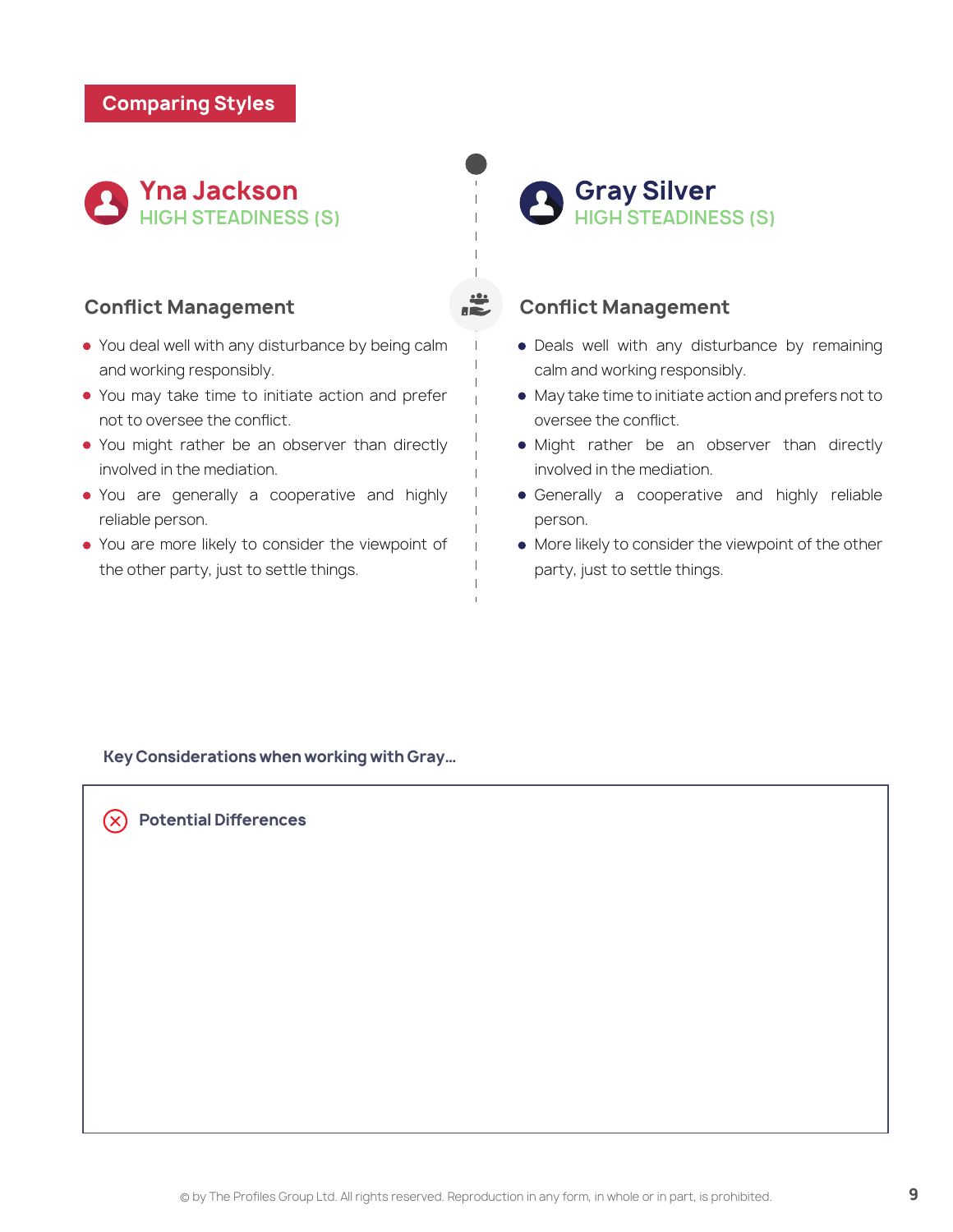

## **Value to the Team**

- The team can count on you for your consistency and trustworthiness.
- You are responsible, and complete every task assigned to the best of your capabilities.
- You do everything to avoid delays and problems.
- You proactively seek ways to support the team.
- You give your full support to your colleagues.

**HIGH STEADINESS (S) Gray Silver**

## **Value to the Team**

- This person can be counted on for their consistency and trustworthiness.
- This person is responsible, and will complete every task assigned to the best of their abilities.
- This person does everything to avoid delays and problems.
- **Seeks ways to proactively support the team.**
- Gives full support to their colleagues.

**Key Considerations when working with Gray…**